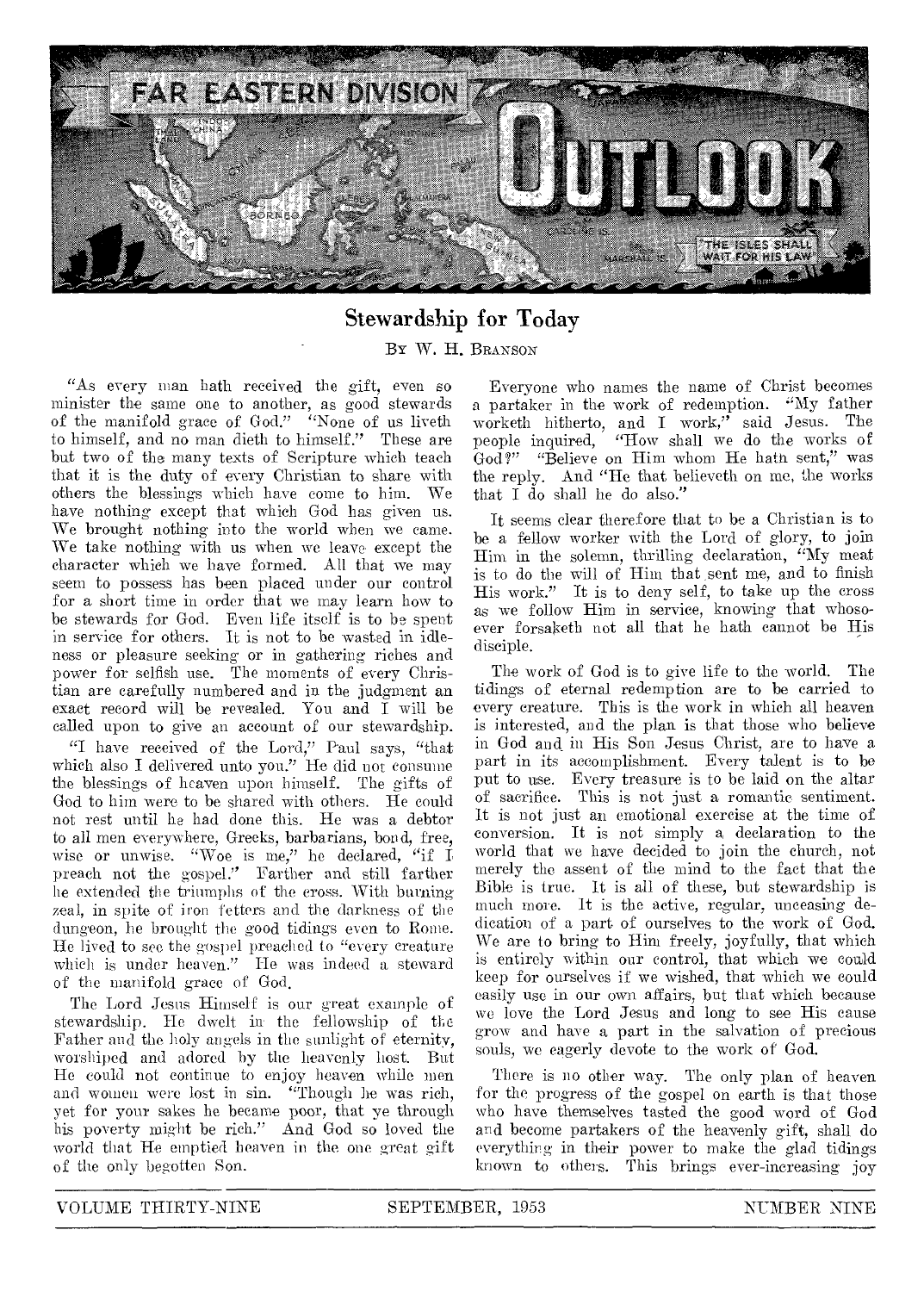and spiritual growth to the Christian. He learns the meaning of the Scripture assurance, "There is that scattereth and yet increaseth."

In the remnant church to which God has called us in these last days, the phenomenal growth attending the preaching of the three-fold message has always been accompanied by the payment of faithful tithes and liberal offerings on the part of the membership. Seventh-day Adventists believe, in tithing as the plan of God, given to His people from the very earliest times. It is, the divine arrangement for bringing the gospel to mankind by the ministry of the human agent. It is the solemn obligation of very member of the church to keep his account right with God and to render back to Him His own. The faithful tithe payer seldom becomes discouraged. He rarely apostatizes. The money which be pays into the church does not purchase for him the favor of God or assure him an inheritance among the sanctified. Not at all. But his faithfulness in acknowledging the claims of God make it possible for heaven to open the windows of heaven and pour him out a blessing.

In addition to the tithe, which belongs to God, and over which man has no lawful control, the faithful steward will bring his freewill offerings. These come from a thankful heart which cannot be satisfied to bring merely the required amount, the tithe, but which longs to express more abundantly his love and gratitude for the many blessings enjoyed. This is done not of necessity, but willingly, cheerfully, eagerly. It gives opportunity to share more abundantly in the great work of salvation which is going forward in every land.

Seventh-day Adventists live in the time when the most thrilling events are taking place. The work of God is almost finished. The enemy is fighting with great fury, but the, Lord of hosts is with His people and marvelous victories are being won as thousands take their stand for the truths of the Bible and join the remnant people. With these developments come the privilege and the duty of faithful stewardship. "Pray ye the Lord of the harvest that He may send forth laborers" is the divine admonition to those who lift up their eyes and look on the whitened harvest fields. No man can pray with earnestness and fervent sincerity for more laborers without feeling in his own heart the determination to do his utmost in helping the Lord to answer that prayer. "Here am I, send me," must be a part of his petition. Perhaps he can go in person to answer the call. Perhaps he can send a son or daughter to help gather in the ripened grain. However that may be, surely he can by his consistent, godly life and his faithful liberality have a definite part in hastening the day of the Saviour's appearing. With such stewardship God is well pleased. This is no time to "trust to uncertain riches, but in the living God." It is time to do good, to "be rich in good works, ready to distribute, willing to communicate" laying up in store a good foundation for the time to come, and making sure of eternal life.

# A Letter from the Pen of W. A. Spicer BY V. T. ARMSTRONG

Some years ago, Pastor W. A. Spicer, who through the years carried heavy responsibilities in the Seventh-day Adventist church, wrote the following letter of admonition to a brother and his wife. It was good counsel then and it is good today.

"I like to put the facts of this Advent Movement in this way:

"In Revelation 14 the prophet John saw the coming of the judgment hour in heaven in 1844. He saw a people rise keeping the commandments of God. He saw them go to every nation and tongue preaching the judgment hour message. And next thing in Revelation 15:1-4, he saw this same movement that rose in 1844 stand on the sea of glass in the city of God. There is no change, no division, no new organization. The movement that rose in 1844 is the one that the prophecy pictures on the sea of glass.

"In *Early Writings* (pages 13-20) the Spirit of prophecy gave Mrs. White the same view in 1844. She saw the movement rise in the autumn of 1844. She saw it travel on until the same movement entered the city of God. There is no separation or divergence. The Lord purified the movement by shaking out elements not belonging to it, not by leading a purer or better movement out of this one.

"That is the picture in the Bible and in the Spirit of prophecy in the Advent Movement.

"That is how it was in the Exodus Movement, which is a type of the Advent Movement. (1 Cor. 10:11). The same movement that came out of Egypt went into Canaan. Some started new reforms and tried to take over leadership. They perished, and the movement went through.

"We are in a movement that began in 1844, at the right time. It will go through, and by God's help we must hold to it until it goes into the City.

"In 1905 Mrs. White wrote to us: 'Those who know the waymarks that have pointed out the right path . . are not to permit the banner of the Third Angel to be taken from their hand. . . . We cannot now step off the foundation that God established. We cannot now enter into any new organization; for this would mean apostasy from the truth.'—Ms. 129, 1905.

"So, dear brother and sister, let us push on in the highway of the Advent pathway that we see in prophecy running straight through from 1844 to the city.

"God bless and care for you both,

Your brother,

(s) W. A. Spicer"

This movement is growing in numbers and extending to every part of the world. It is *a* world movement and is finally to triumph gloriously. May we be faithful in our allegiance to it.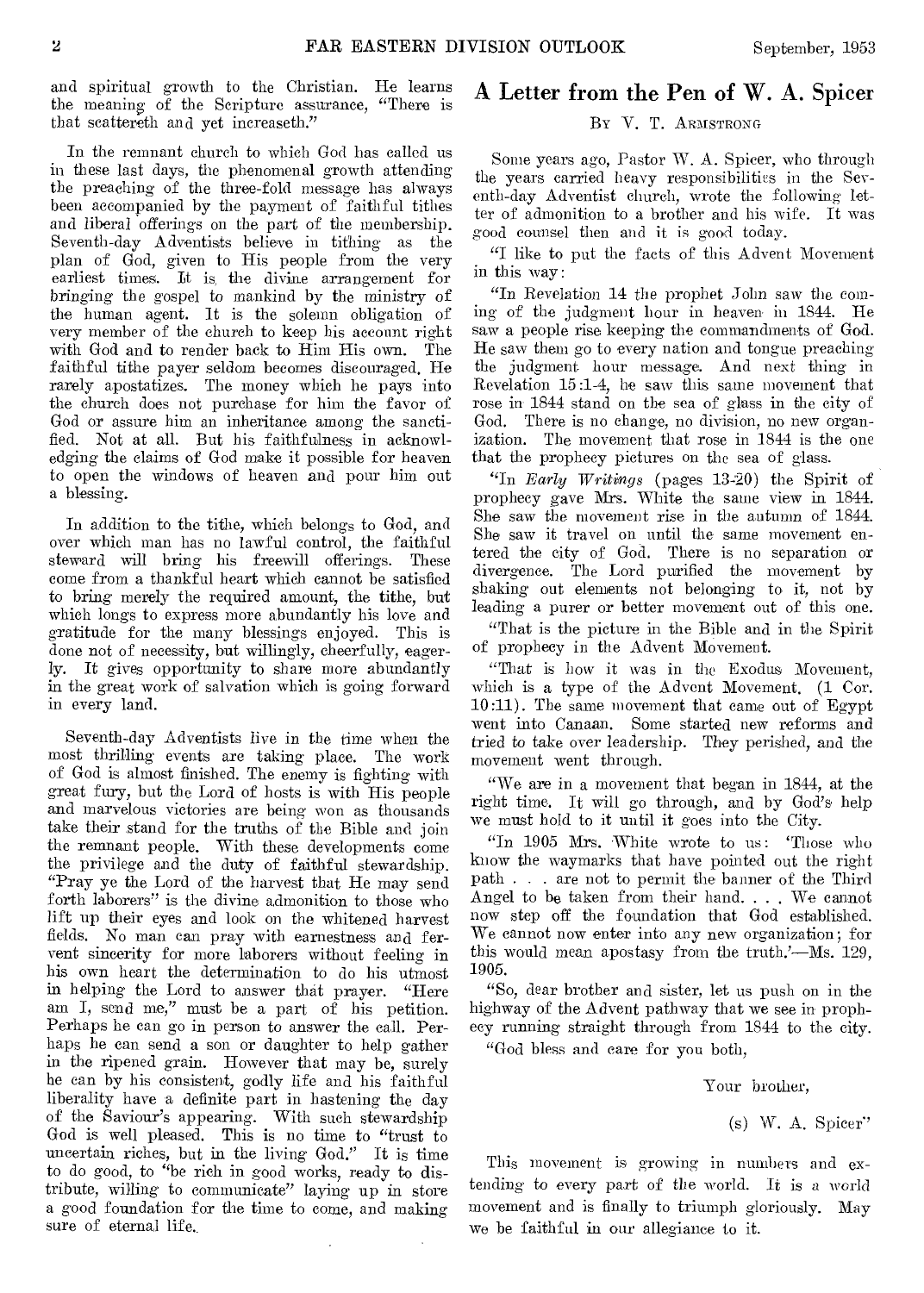### Light Over Africa

BY R. S. WATTS, *President, Southern African Division* 

More and still more deeply grows the conviction that our Sabbath schools in this great Division are a mighty instrument in evangelizing the millions of Africans, Coloured, and European peoples who make up the population of Southern Africa. To add to the increasing number of thrilling stories of Sabbath school conversions and baptisms, come the following experiences from Pastor John B. Cooks, Sabbath school secretary of the South African Union:

"Recently while on a campmeeting trip in the North Bantu Mission Field I was very much interested in meeting some fine, intelligent African people from the Tuberculosis Hospital near Durban. It so happened that some time ago, one of our church members was sent there as a patient. This good brother got busy and soon with the help of others from a regular Sabbath school near by commenced a Branch School in the hospital. A number of people joined this Branch School and have now accepted the truth. Some of these have already been baptized and others are preparing for baptism. These people will go back to their homes in various parts of the country when they are cured and we know that they will carry with them more than just physical healing.

"Another experience tells of the work of John Mashwa who is teaching our African church school in Bloemfontein (South Africa). When he first went there, he found that a number of the children who were attending day school were not Adventists. He immediately determined that something should be done and so commenced visiting the homes of these children and talking to their parents, as well as asking the church members to pray for the children and their parents, and to help in visiting the homes. Within two months, twelve of these had joined the Sabbath school and this had been done with th; full consent of their parents. Teacher Mashwa uses these children in his misionary work in and around Blomfontein. For instance, tomorrow he is going out to

hold services on a farm a little way out of town and will be taking the children with him so that he may accomplish more with their help than he could do alone."

Throughout the Southern African Division, there are hundreds more African teachers who like John Mashwa are not only feeding the lambs but bringing them to Christ. We now have over 90,000 non-baptized Sabbath school members in our baptismal classes. While the large majority of these are adults, yet many hundreds of youth in our mission schools enter the baptismal class and are baptized each year.

On September 26, you will again have the privilege of giving a special Thirteenth Sabbath offering for the work in Africa. Light is spreading all over this vast territory, in so many places much more rapidly than we are able to adequately care for. While the gospel doors are still open in Africa, will you not remember us in a very special way this quarter.

(NOTE: We are sorry that this material was received in the Division office too late to appear in the August issue of the OUTLOOK.—ED.)

### Enduring Faith

### BY V. T. ARMSTRONG

We sing that inspiring hymn, "0 for a faith that will not shrink, Though pressed by many a foe." Such faith as this the children of God must have in the experience of these perilous days.

As perplexities increase, as wars and persecutions bring suffering and even death to members of the remnant church, faith must strengthen and assurance in the promises of God deepen. A life pleasing to God is one fully sustained by an abiding faith that whatever comes is for our eternal good and the glory of God. "God never leads His children otherwise than they would choose to be led, if they could see the end from the beginning, and discern the glory of the purpose which they are fulfilling as coworkers with Him. Not Enoch, who was translated to heaven, not Elijah, who ascended in a chariot of fire, was



A *Youth's Congress Was Held in the S'outh, Central Luzon Mission in the North Philippine Union Mission April 15 to 18, 1953. The Above Picture Shows Only a Part of the Many Delegates in Attendtendance at This Youth Meeting.*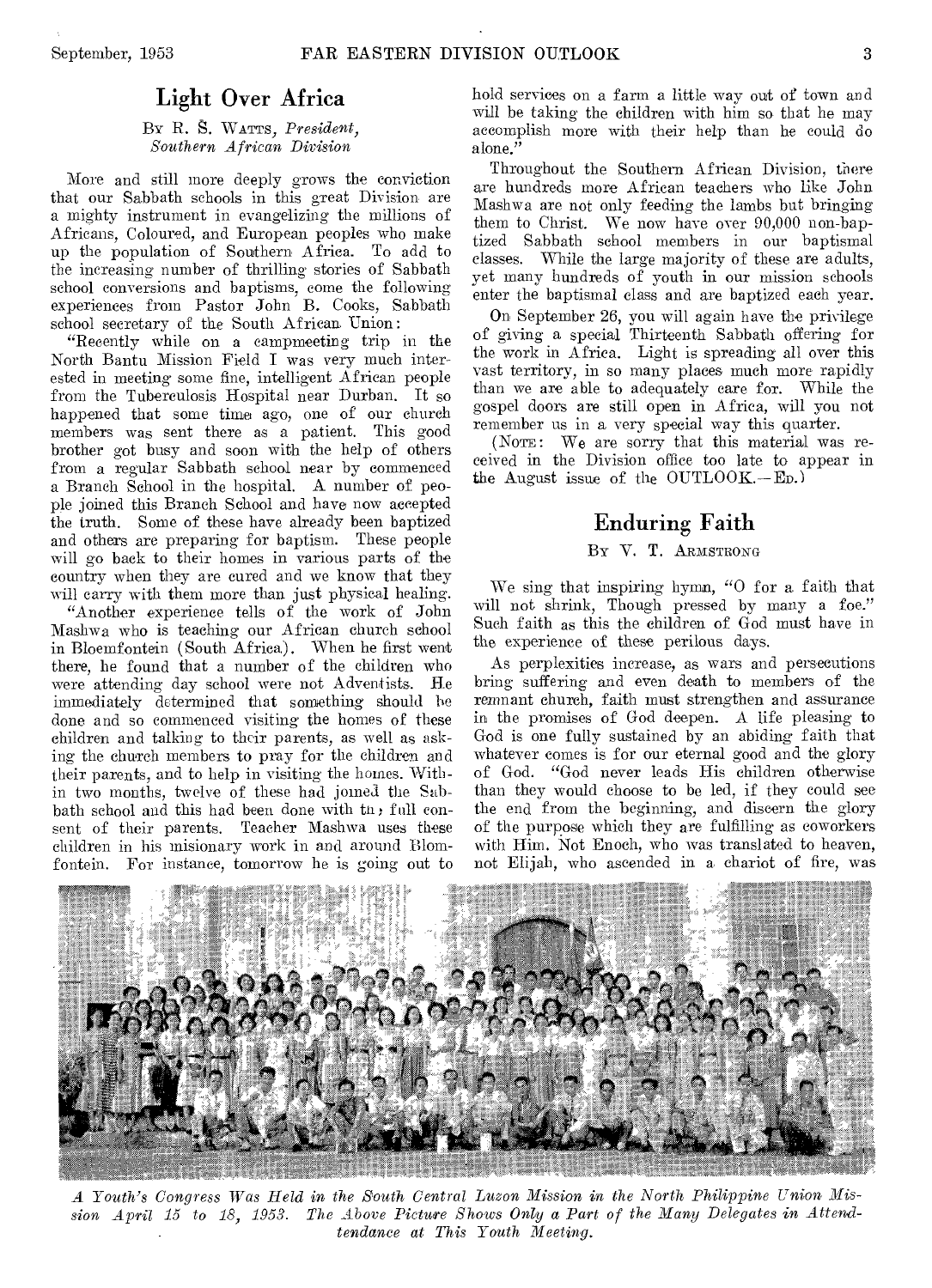greater or more honored than John the Baptist, who perished alone in the dungeon." *Desire of Ages,*  pp. 224, 225.

When John was in prison his disciples raised the question why Christ allowed him to suffer on, if, as John had preached, this was truly the Messiah? John had led an active life. Now in the gloom of the prison, week after week passed bringing no change. Despondency and doubt crept over him. Satan rejoiced to see doubt coming into the minds of John and his followers. John sent two of his disciples to Christ with a direct question. "Art thou he that should come, or do we look for another?" Christ's answer was, "Go and shew John again those things which ye do hear and see." Matt. 11:3, 4. As John received the report of what Christ was doing and how He was fully meeting the prophecies, his faith was renewed. Understanding more clearly now the nature of the Saviour's mission, we are told John gave himself to God anew for life or death, whichever would hest serve the cause of truth.

It is necessary that we renew our faith in these stirring times by a review of the fundamentals of the message for today. We must dig deeper and deeper into the Bible and writings of the Spirit of prophecy. Unless we do, doubts will overpower us when the tests of these last days come to us, as we know they will come.

A careful reading of the two books, *Our Firm Foundation,* which contain every study given at the Bible Conference held in Takoma Park, September 1-13, 1952, will prove a great blessing. As you read these wonderful discourses on the fundamentals, your faith will be fortified with truth. As far as possible, we should get these messages into the languages of the Division so that those who do not read English will get the blessings of these two books.

We should also restudy the prophecies. We are a people of prophecy. We are told in *Prophets and Kings,* page 547, "As we near the close of this world's history, the prophecies recorded by Daniel demand our special attention, as they relate to the very time in which we are living. With them should be linked the teachings of the last book of the New Testament Scriptures. Satan has led many to believe that the prophetic portions of the writings of Daniel and of John the revelator cannot be understood. But the promise is plain that special blessings will accompany the study of these prophecies." Again on page 548, we read, "A careful study of the working out of God's purpose in the history of nations and in the revelation of things to come, will help us to estimate at their true value things seen and things unseen, and to learn what is the true aim of life. Thus, viewing the things of time in the light of eternity, we may, like Daniel and his fellows, live for that which is true and noble and enduring. And learning in this life the principles of the kingdom of our Lord and Saviour, that blessed kingdom which is to endure forever and ever, we may be prepared at His coming to enter with Him into its possession."

Speaking again *of John, Desire of Ages,* p. 224, Sister White tells us: " Satan was permitted to cut short the earthly life of God's messenger; but that life which 'is hid with Christ in God,' the destroyer could not reach. Col. 3:3. He exulted that he had brought sorrow upon Christ, but he had failed of conquering John. Death itself only placed him forever beyond the temptation. In this warfare, Satan was revealing his own character. Before the witnessing universe he made manifest his enmity toward God and man.

"Though no miraculous deliverance was granted John, he was not forsaken. He had always the companionship of heavenly angels, who opened to him the prophecies concerning Christ, and the precious promises of Scripture. These were his stay. as they were to be the stay of God's people through the coming ages. To John the Baptist, as to those that came after him, was given the assurance, 'Lo, I am with you all the days, even unto the end." Matt. 28: 20, R.V., margin.

Yes, the great and precious promises of the word. are to be our stay through the days before us.

# Basutoland-The "Switzerland of South Africa"

#### BY R. S. WATTS

Basutoland is a Protectorate of the British Empire and is situated, as it were, in the lap of South Africa as the continent looks away to the east. Its territory is small and surrounded by high mountain ranges whose peaks rise one above the other and extend away into the blue distance as far as the eye can see. Many of these high peaks are snow covered during the winter. Built on the slopes of the Maluti Mountains is our Maluti Hospital where a great work is being carried forward. Pastor John B. Cooks, Sabbath school secretary for the South African Union and Basutoland, passes on this word for the interest of our believers:

"In 1949 Maluti Hospital was the beneficiary of the Thirteenth Sabbath Overflow offering which amounted to almost L13,000. This amount with approximately  $L10,000$  obtained from Ingathering comeback funds and L2,000 contributed by Dr. J. J. Bell, has helped us to build a creditable hospital with a capacity of 30 beds on the Basutoland hills. Although this hospital is in a predominantly Catholic area, good progress is being made, not only in the work of the hospital but along spiritual lines as well. For a number of months after the opening of the hospital, it was almost impossible to keep the building full but, from information we now have, as word has spread into the outlying places, the work is growing so that the hospital is more than full all the time. During February of this year, when the campmeeting was held at Emmanuel Mission about 30 miles from Maluti Hospital, quite a number of former patients from the hospital were found among the ones attending. A Branch Sabbath school has been started about six miles from the hospital and it is expected that some of these people will join a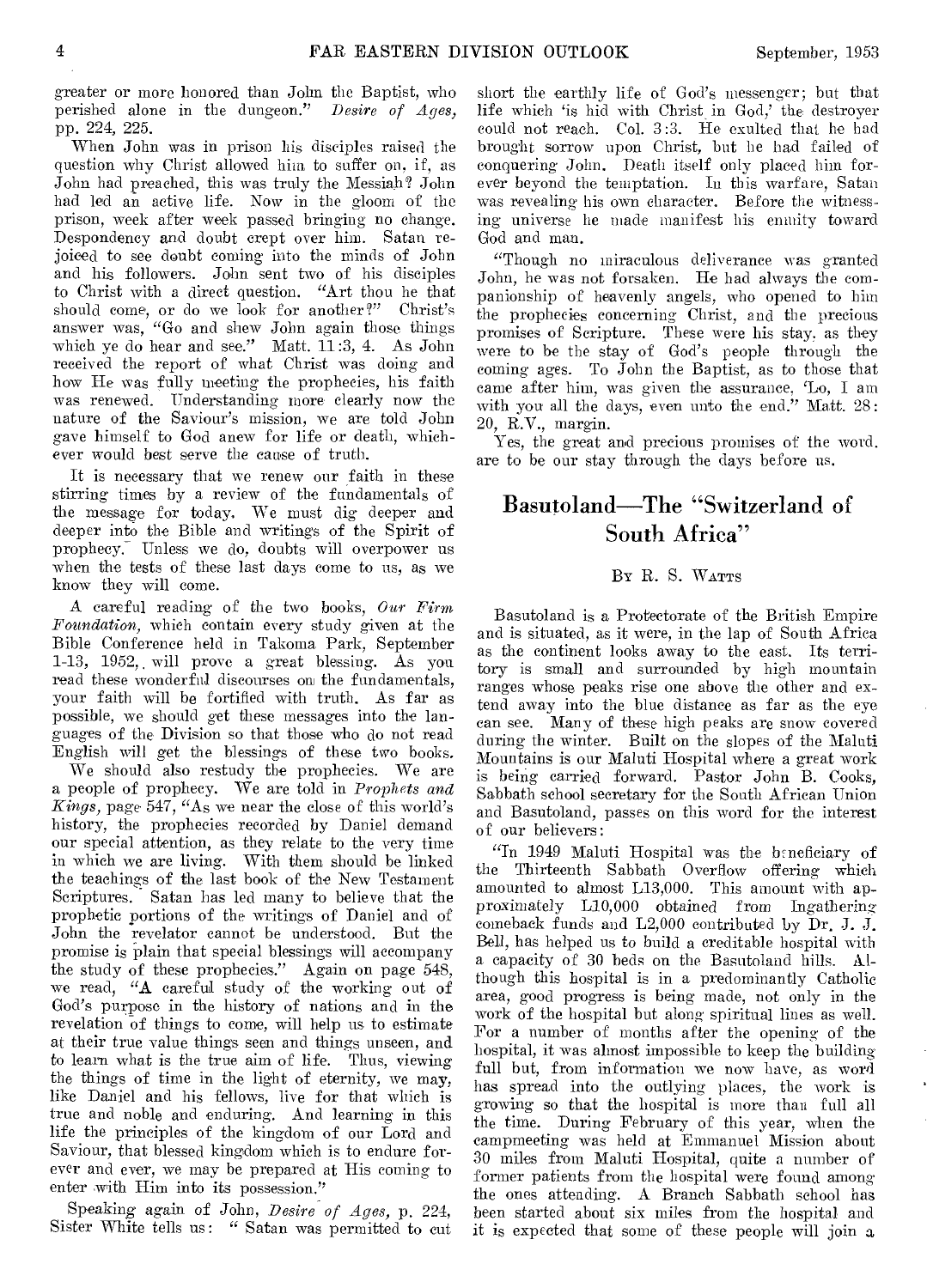baptismal class which is soon to be started here. Requests from chiefs living in the vicinity of the hospital have also come in for our peoole to hold meetings in their villages.

"As a result of the excellent work done at the hospital, the custodian of the Governor General's War Fund recently decided to contribute L15,000 towards increasing the size of this hospital. Building operations are now going on so that the capacity of the hospital can be doubled. We believe that this institution started by Sabbath school funds, will grow to be a real influence and a blessing among the Basuto people in the 'Switzerland of South Africa.'"

The Thirteenth Sabbath Overflow offering to be taken on September 26 is to come to the Southern African Division and will be used to complete the mission hospital at Kendm, Kenya Colony, East Africa, and to build a new hospital away out in Barotseland. This latter hospital is to be known as the Yuka Hospital.

### <del>nnon mannon annon annon annon ann</del> FAR EASTERN ISLAND MISSION *President* ............. E. A. Hamlin *Secretary* C. G. Oliver  $Treasure^{\cdot}$ ........... Mrs. E. A. Hamlin *Postal Address*  $\ldots$ ......... P. O. Box 247

Agana, Guam, M. I.

# A Visit to the Island of Koror

BY W. J. HACKETT

I am happy to bring greetings to the Far Eastern Division from the little Island of Koror and from the fine group of believers there who love this message and who are doing all in their power to live it and to give it to others.

The work on Koror started many years ago when Many of these Americans stationed on the Island<br>the island was mandated by the Japanese. From a of Koror are also very friendly to our work and of Koror are also very triendly to our work and small beginning, the church has now grown to aboutinterested in our message. As a result of the work



one hundred members. Brother and Sister J. L. Bowers have worked faithfully for several years to bring the light of our truth to these inter\_sted, interesting and eager people. Many of these people are thirsting for greater knowledge and more education. Our message seems to appeal to the educated class of people on these islands.

I was met at the plane by a young man, Torabiong, who spoke good English and he greeted me as a representative of the Adventists in the Palau Islands. I learned later that he is a well-known character, and the islands' only judge and the president of the newly formed Palau Congress. His face fairly shines with the light of this message.

The story of Torabiong's conversion is a very interesting one. During World War II, he was given the task of guarding a Japanese prisoner of war who was a former Adventist missionary to these islands. During the long hours they spent together, our Japanese brother, Elder Ochiai, began to speak to Brother Torabiong about the light of this message. Day after day he opened the Book and presented to him the thrilling truths that declare that Jesus is soon to return to this earth. As the message began to find its way into the heart of this Palau guard, he relaxed his strenuous duty and they walked together into secluded places so that he might receive further instruction from the Book of books. Deeper and deeper Brother Ochiai led this interested listener into the truths of God's holy Word. When the war had ended, Elder Robert E. Dunton from Guam made his first visit to the Island of Koror and found Brother Torabiong and his wife awaiting baptism. Now he is one of our full-time native workers on the island. Some of the non-Adventist Americans living on the Island of Koror told me that he is one of the most trustworthy and brightest characters they have ever met.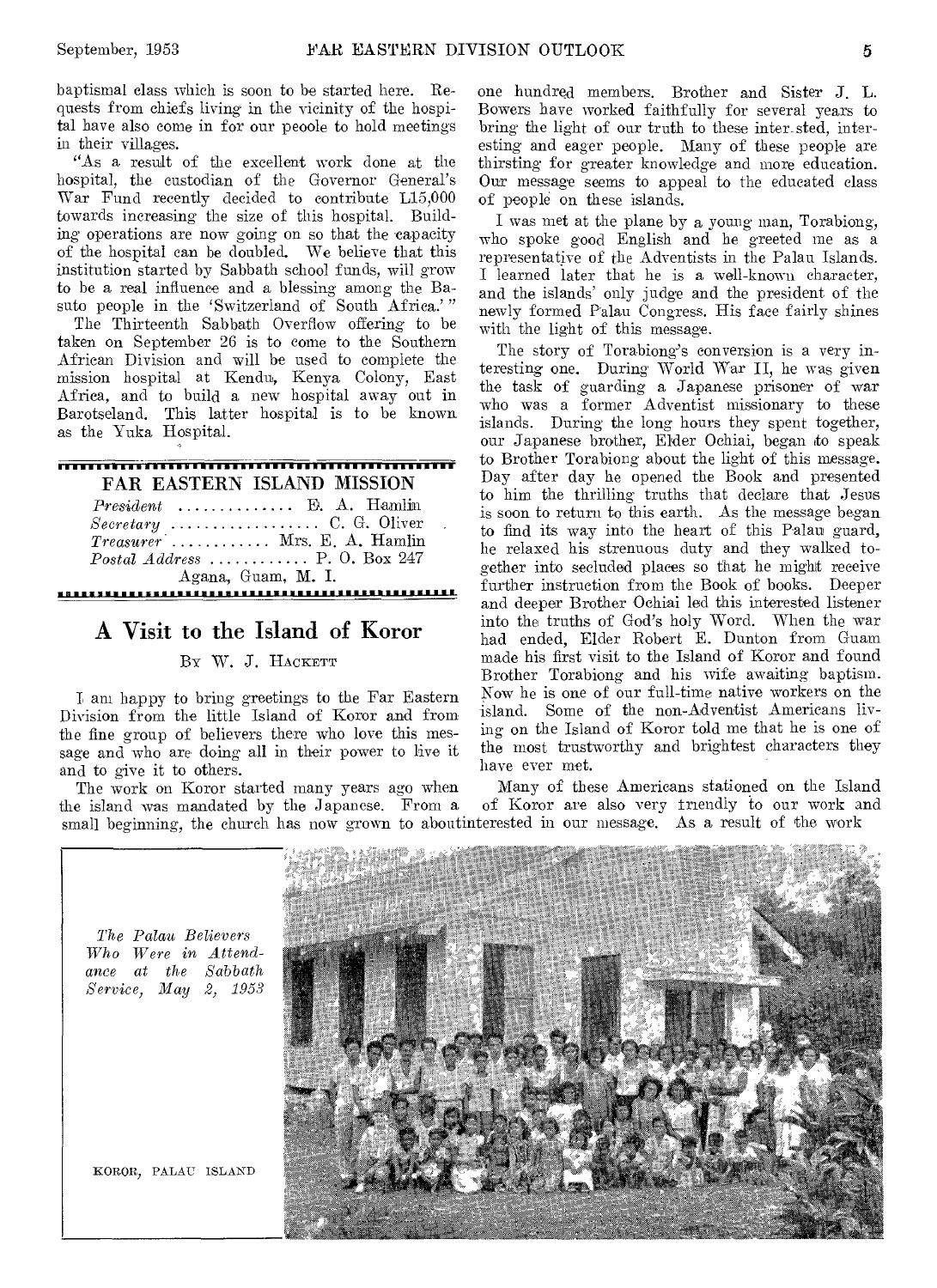of Brother and Sister Bowers, some Americans who have gone back to the homeland have embraced the message, and some send their tithe back to the island where they found their first love for this truth. Their hearts have been touched by the wonderful work Seventh-day Adventists are doing for these needy islands.

C. G. Oliver and the writer conducted meetings every night for a week. The attendance increased each night. Many people not of our faith came to hear the thrilling story of salvation as Torabiong translated my texts from English into Japanese and from Japanese into the Palau language. The interest in our message on this island is growing and it is spreading to the surrounding islands. Our workers estimate that there are over one hundred interested families now awaiting further instruction in the message. Surely, we can see the truth of God's Word that this message will spread even to the islands of the sea. How thrilling it is that in our own day and time we can see the fulfillment of these pointed Bible prophecies!

Contacts have been made for entering the Islands of Saipan and Yap. Both of these islands await the light of our glorious message. Already interests are manifesting themselves, and the future is bright for a rich harvest of souls in these remote Pacific Islands. We wish Brethren Hamlin, Oliver, Bowers,



Brother Torabiong and Family. The Picture Was *Taken in Front of the Church in Koror, Palau Island* 

Evans, and the host of our national workers and believers, the rich blessings of the Lord as they seek to enlarge the scope of the third angel's message among these needy people.

| <b>JAPAN HINION MISSION</b>                                               |
|---------------------------------------------------------------------------|
| $President$ F. R. Millard                                                 |
| Secretary-Treasurer  W. I. Hilliard<br>Postal Address  164 Onden, 3-Chome |
| Shibuya-ku, Tokyo, Japan                                                  |

# Evangelism at Amanuma

,,,,,,,,,,,,,,,,,,,,,,,,,,,,,,,,,,,,

Br L. VAN DOLSON

This last year has been a year of decided evangelistic endeavor at the Amanuma church and the Tokyo Sanitarium. Two three-month evangelistic series have been held in the church and continual progress has been made in building up the chaplain's work in the Sanitarium. Statistics cannot tell the whole story of God's blessing here but serve to indicate that He is blessing the work of our faithful laymen and mission workers:

| Number baptized $\ldots \ldots \ldots \ldots \ldots 27$ |  |
|---------------------------------------------------------|--|
| Now in Baptismal classes  29                            |  |
|                                                         |  |
| Desiring studies $12$                                   |  |
|                                                         |  |
|                                                         |  |

We are continuing Sunday night meetings in Amanuma, and our Wednesday night prayer meetings are evangelistic in nature, as we are continuing the studies in the book of Revelation begun during the spring evangelistic series.

Another Bible worker, Yamanaka-san, has joined us for the summer months and her efforts will be devoted to enrolling the many interests in a definite Bible study program.

Also included in our evangelistic endeavors is a program, just recently begun, to reach our missing members. The Lord has given us a special blessing in these efforts and we are witnessing many taking a decided stand to practice once again the principles of the faith.

Mention should also be made of the fine work being done by our Servicemen's Evangelistic Group. Many of these brethren have gone right out into the homes of the Japanese with the Bible lessons, and with the few words of Japanese they have learned they have enrolled the people in the Voice of Prophecy course, and have collected and returned the lessons to their homes. Others have been mailing out the English *Signs* to interested people whose names have been received through contacts Elder E. L. Longway has made in his fund-raising campaign for the Sanitarium. Indicative of the interests they are creating is a letter just received; "Many thanks for the first and second lessons of the 20th Century Bible Course. I know that I will achieve an everlasting benefit and that your efforts will not be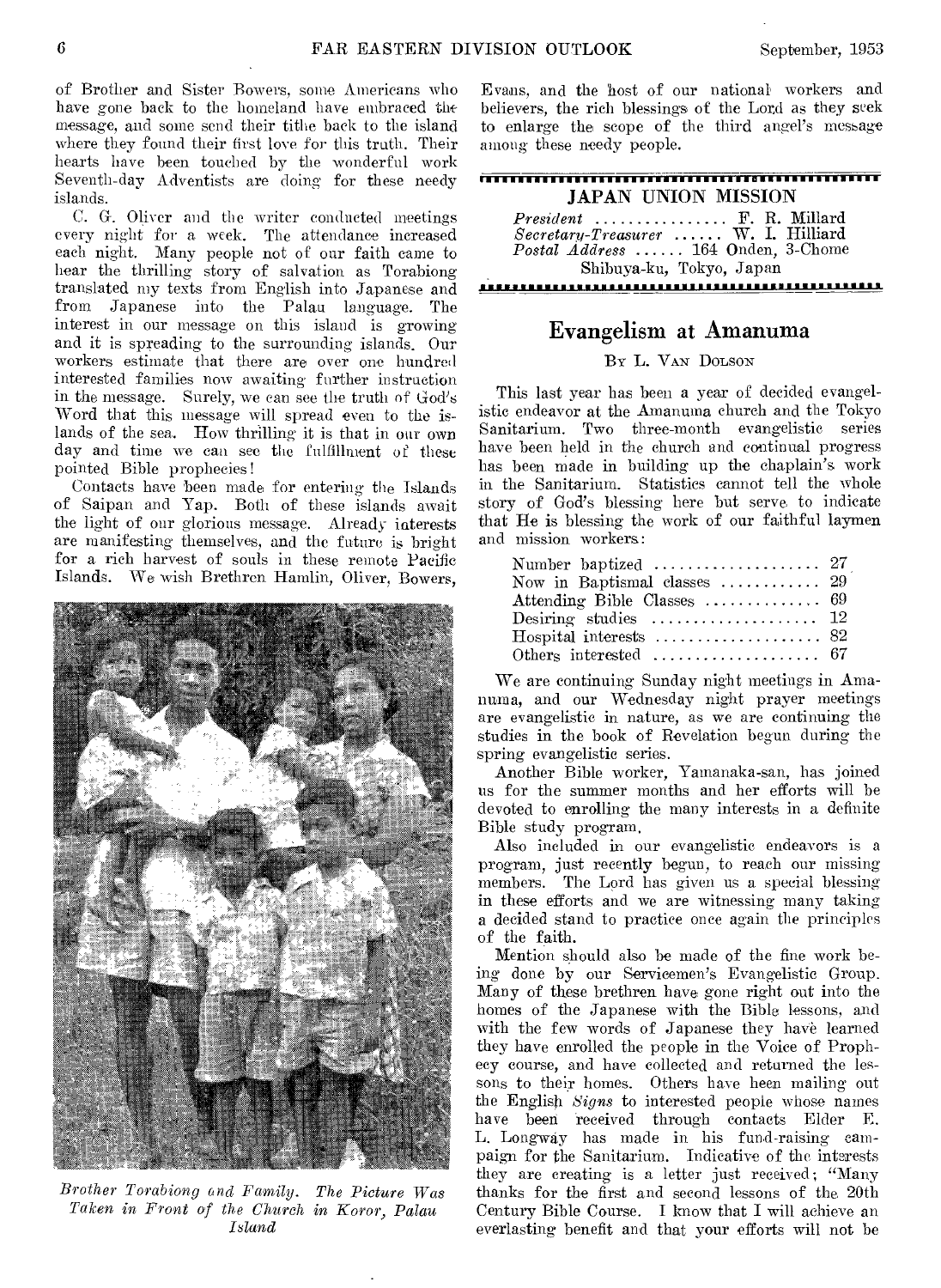worthless. May I also express my gratitude for the regular issues of the *Signs of the Times."* 

Plans for the fall include continued Sunday night meetings at Amanuma plus two efforts to be held at Mitaka and Hachioji where we now have small groups of members who have created good interests in both places. Particularly are we happy for the plans being laid for the meetings at Mitaka. These are being planned by the home missionary committee of our church and will be conducted entirely by a lay evangelistic team over a period of three months. More than thirty members have already pledged to take part in this effort, and just this Sabbath the field-preparation team began its work. These enthusiastic folk are already considering splitting the team into two groups for evangelism next spring. We believe their efforts will result in the formation of another church in the Mitaka area.

We must not neglect to mention the many soulwinning accomplishments of the large group of colporteurs we have here in Amanuma. They are not only providing us with large lists of interests but are also visiting in the homes of those who have been interested through other means and following up that interest with sales of our truth-filled literature.

The interest shown as a result of our meetings, and the interest of our lay brethren in evangelistic endeavor, point out the need for greater evangelistic planning in this city which may soon be the largest city in the world.

# "Breaking Through"

BY R. S. MOORE *President, Japan Missionary College* 

Probably no one really appreciates the problem of the language barrier until he comes face to face with it one of the most frustrating problems of the mission field. This is as specifically true in Japan, perhaps, as it is in any place in the world.

Japan, with her three written alphabets, her old and her new spoken language, now newly confused with post-war words of American origin, presents a problem of great challenge to our missionaries. The difficulty is compounded by the great concern of the missionary to make the best of existing opportunities which he fears may soon escape him in this changing nation.

However, at the recent biennial session in Japan, under the leadership of Elders Armstrong and Millard, the decision was made to place even greater emphasis on language study, and to encourage our evangelists to minister in the native tongue without benefit of interpreter.

Among the first steps was the establishment of a summer language school at Lake Nojiri, where the missionaries have been sent for a three months' intensive language course.

A number of our young people, who have been here for several years and studying daily, have felt the necessity of an extra "push" or polishing process. This was termed by Elder Armstrong, "breaking through." The Nojiri Language School, headed by Elder K. Yasui, did just this. Brother Yasui was assisted by Sisters Hayasaka and Takahashi, and Professor Yonami of Japan Missionary College. Brother Yasui has prepared a most effective language program covering all areas of language study. Special emphasis was placed upon sermon preparation and similar problems. All teachers brought strong backgrounds of language teaching, and successfully followed the "direct method," similar to the Scharffenberg method so successfully used in China.

Studying in this language school were the following missionaries with their wives, and occasionally their children: W. T. Clark, Warren Hilliard, V. E. Kelstrom, R. S. Moore, Paul W. Nelson, H. B. Ludden, K. W. Tilghman, and Marvin Reeder.

### <del>iminin marata wa kata wa Marejia wa Tanzania Mar</del> INDONESIA UNION MISSION

*President* ................. N. C. Wilson  $Secretary-Treasure$  ...... H. D. Johnson *Postal Address:* Naripan 63, Bandung, Java

#### 

## Institutes in Indonesia

#### BY ETHEL YOUNG

Beginning May 11 and June 1, three-week, teachertraining institutes were held in two of our Indonesia educational centers: Indonesia Union Seminary and North Celebes Training School. About fifty teachersin-service and teachers-in-training took part in each of these concentrated periods of study. Classes in Methods and Techniques, School Organization and General Christian Education, with special emphasis on child growth and development in Seventh-day Adventist schools, were taught. Careful use of the teachers' guide *Penuntun Buat Guru-Guru Sekolah Renda* was made. New levels on the importance of Christian elementary education were reached for Indonesia. Many calls are coming in throughout the broadly scattered field for elementary church schools and if teachers and funds were available scores of schools would be opened immediately. Indonesia appreciates Christian education and it was a joy to teach people who wanted to learn.

Several contacts were made with local church groups, among which were Bandung, Gadobangkong, Surabaja, Tomohon, Ratahan and Makassar. Four of these places have successful church schools and plans are being laid to open schools soon in the other localities. Outstanding in this group of churches are Ratahan and Makassar. In Ratahan there has been a church school with about eighty-five children for many years. Here the first Seventh-day Adventists of the Minnahasa area were baptized in 1923. These twenty-two souls have now increased to over six thousand souls but our church schools have not increased proportionately. In Makassar the newest church school in Indonesia has been an outstanding and successful addition to that church during the past year.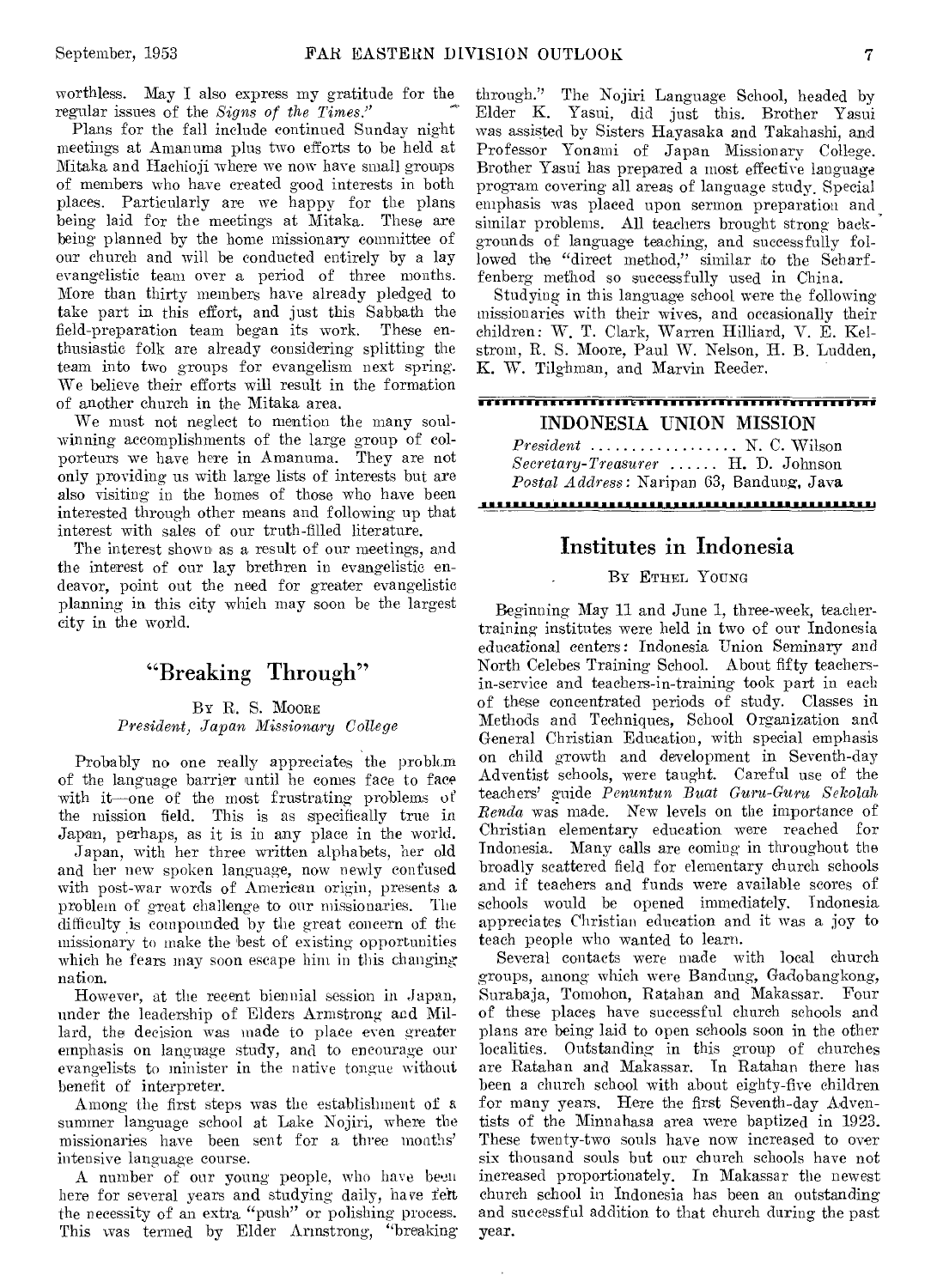Yes, Christian education is on the march in Indonesia. I sympathize with workers who are not accustomed to thinking in terms of elementary education within the church budgets. It will be hard for them to understand the urgency of the situations and the times. But the Indonesia of today is going to rightfully demand and work for Christian Education.

"If thou hast run with the footmen, and they have wearied thee, then how canst thou contend with horses? and if in the land of peace, . . . they wearied thee, then how wilt thou do in the swelling of Jordan?" Jer. 12:5.

May God bless the schools, the children and the teachers, the students in training, the teachers of those in training, and the parents of the youth of Indonesia, that they be properly prepared with Christian characters, through Christian education, for the last great conflict and a. home in heaven where we may all study under the Master Teacher, is my prayer.

# A Visit to East Indonesia

### BY A. M. BARTLETT

As the C-47 eased on to the runway at Kupang and the other passengers began loosening their seat belts, I was wondering how far it was into town; if there would be anyone to meet me, and if not, whether or not I could get a taxi. As I walked toward the station I could see that there were many people who had come to meet this plane. My eyes searched for Pastor Rantung, president of the South Celebes Mission which includes the island. of Timor. At first I could not see him, but I noticed that the crowd had recognized one of the passengers, probably one of the military officers behind me, and was wildly waving their hands in welcome. Then I caught sight of Mr. Rantung, and after we had exchanged greetings he began introducing me to this group of people, for it was the young people's choir and all of the church officers of our progressive little church in Kupang, Timor, and they had all gathered to welcome me.

This was my first impression of our work in Timor, a feeling of welcome and warm-hearted friendship, as well as a feeling of energy and progress. This feeling grew into a firm conviction during the eight days that I stayed among our people and saw first hand the way the Lord is opening the way before us there. Fifteen months ago we had a little over a dozen members on the whole island of Timor. We might say it was still unentered territory except for our colporteur work. At the time of this writing there are more than eighty baptized church members and nearly 150 Sabbath school members. There are also about twenty people in the baptismal class preparing to be baptized in the month of August. By the beginning of the new year the membership should be well over one hundred. Compare this progress of over six hundred percent in fifteen months with our denominational goal of doubling our membership

in four years and you will see the possibilities for the spreading of the Message in this new field.

I went to Kupang to help in finding a suitable place for a new church building. When I arrived I could see that this is certainly a necessity. Our church services are now held in the home of our worker there, Brother Senduk. Just try to imagine crowding more than a hundred people, several times a week, into a small house about fifteen by twenty feet. In order to try to provide as nice a place as possible, Brother Senduk has torn out all of the partitions in his home. This helps the church but it does not make for him a nice home.

The brethren had already been searching for church property for some time before I arrived and there was a feeling of discouragement. Every piece that we wanted seemed to be unavailable. This was due, in part at least, to the prejudice of the Protestant (Lutheran) church. Nearly everyone in the city belongs to that faith, and they have determined to keep other churches out. We were searching for a lot near the center of town so that it would be easily accessible to our members who are widely scattered over the city.

After an earnest season of prayer, I joined the brethren as they resumed the search. We found many vacant lots in good locations, but always we found one of three answers. Either it was not for sale (to us), or the price was three or four times as much as it should be, or it belonged to some tribal chief who was out of town and could not be reached. However, we did contact a few men who seemed to be willing to help us. Two different men told us that they were willing to sell if their grown children would agree, and that we should wait a day or two for an answer. As the week wore away our hopes rose and fell several times, but it began to look more as though it were impossible to locate an Adventist church in the city of Kupang. Already the Salvation Army and the Pentecostals have been forced to establish their little churches outside the city limits. 11: locked as though we would have to do the same.

On Friday we received a written answer from one of the men who had seemed willing to help us. He had a very good lot in a nice location but he proposed to sell only half of it. This would be a piece only about fifty feet square and he was asking Rp. 30,000. This is just about five times the normal price, and besides this would be too small for our needs.

On Sabbath we had two very fine meetings, and we all united in prayer that the Lord would show us the way, for it was His work. I must confess that our spirits were a little low on Sunday morning. Our time was nearly gone. On Monday Brother Rantung was to leave for his home in Makassar and I had to leave on Tuesday. Of all our contacts only two had seemed somewhat favorable. Of these two, one had made us an impossible proposition, and the other had failed to answer at all. But man's extremity is God's opportunity. That afternoon at four o'clock we received a letter from the other man, a wealthy\_ Chinese gentleman of the city. His letter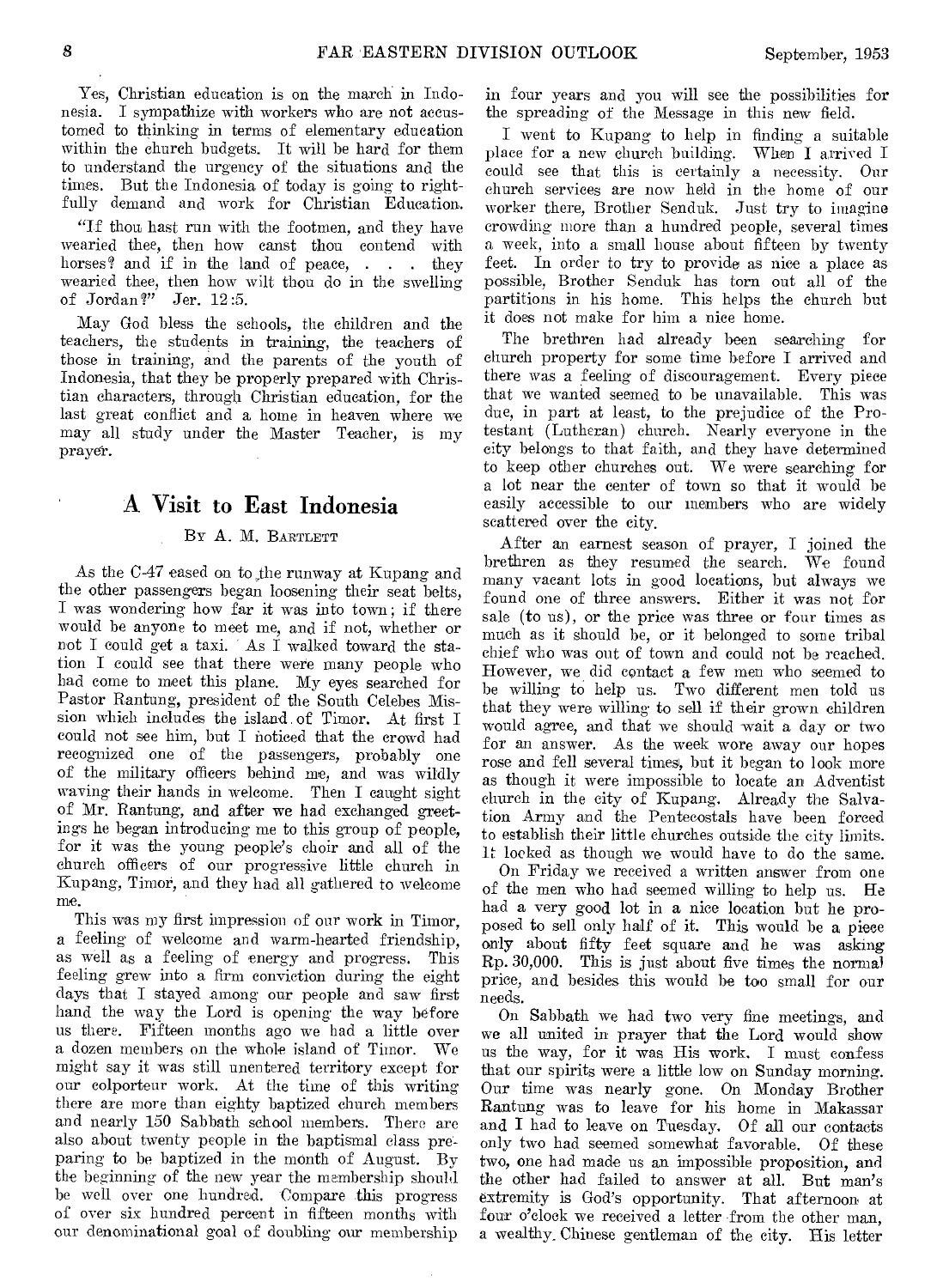was a direct answer to our prayers, for he offered to sell us a lot which is about seventy-five feet wide by one hundred twenty feet long. This is located in the most favorable part of town. And the price? Just Rp. 10,000. This was a price that we could afford and the lot was adequate for our needs. That evening as the church gathered we had a thanksgiving service. Once again the Lord had fulfilled His promise in a very remarkable way.

Though our main purpose in being in Timor was the location of a new church, we also found time to visit a newly-formed company **of seven** believers up in the mountains, about seventy-five miles northeast of Kupang. There are no trains or rural bus lines on the island of Timor, so we arranged to ride up into the mountains in an open truck which went up for a load of oranges. It took us six hours to travel a distance which should have taken less than two hours, if we had had good roads. We rumbled along the dirt road, over barren hills, and through dry river beds, for it was during the dry season. Timor island does not sustain a large population, for it is made of coral rock which has not yet decomposed sufficiently to form good soil. There are no jungles and only a few trees are scattered about here and there. The land does grow an abundance of grass for cattle grazing and this is the chief industry of the island. The wild life consists of a few monkeys and many very beautiful birds. **The streams,** however, have many crocodiles. **Once, as we** approached one of these rivers, we **caught sight of a** half grown crocodile out on a sand bar **having** a sun bath. We were hot and dusty and the water in that river was clear and sparkling. **I** would have been **tempted**  to ask the driver to wait a few minutes while we took a swim, if we had not seen the crocodile. Somehow, be spoiled my desire for swimming no matter how hot and dusty **we were.** 

One of the most fascinating things to **me was** the villages through which **we passed.** The houses are made of **grass** or palm **leaves, and** the people do not wear any western style clothing. Most of these people are still heathen but they **are** beginning to awaken to the outside world. They **want** education, and are very easily reached by the gospel. We have many calls to teach and to preach to these needy people. It made my heart ache to see the great need, and realize the great possibilities for our work in Timor, and know **that we** do not have the teachers to send. Truly the harvest is ripe but the laborers are few.

Brother Senduk is very busy with his work in the city of Kupang but he **has found** time to visit some of the surrounding villages, **too.** In one village hb held a public meeting, just **one sermon,** and now **he**  has one family in that village who are requesting Bible studies and baptism. They are already keeping the Sabbath. Experiences such as this could be multiplied over and **over again. Nor** is Timor the only island which presents **these** great possibilities. A colporteur recently visited **the small** island of Roti. and he reports that there are seventeen people in one village on that island who have read their way into the message and they are requesting that a worker come to instruct and baptize them and organize a church there. Farther to the west lies the tiny island of Sawn where there is also **a** wide interest in our work. The island of Sumba is a comparatively large island. Adventist literature has been sold there for years. Now they are asking for a worker to come. To the north is the Catholic island of Flores. There are opportunities for entering this difficult island also:

Truly the Lord is leading the way and the islands of east Indonesia are awake and awaiting the message we have to give—the wonderful news of a crucified, risen and soon-coming Saviour.

#### <del>ivitinin muutumanonin maanna</del> NORTH PHILIPPINE UNION MISSION

*President* .............. M. C. Warren *Secretary-Treasurer* ....... R. C. Mills *Postal Address .........* P. O. Box 401 **Manila, Philippines** 

### The Philippine Sunday Blue Law

#### BY LAURENTINO E. GONZAGA

On June 20, 1953, President Elpidio Quirino of the Philippine Republic approved a bill H. No. 2855, *An Act to Prohibit Labor On Sunday, Christmas*  **Day,** *New Year's Day, Holy Thursday and Good Friday.* This is another evidence that the prophecies of the Bible do not fail. The law provides that this shall take effect 90 days after its approval, i. e. in September of this year.

This law, which **was** introduced by Congressman Miguel Cuenco of **Cebu** and passed by both the Senate and the House of Representatives *without any public hearing,* provides:

"SECTION **1.** Except as herein otherwise provided, no commercial, industrial or agricultural enterprise or establishment, including stores and shops of any kind, shall be open on any **Sunday,** Christmas Day, *New* Year's Day, Holy Thursday, and Good Friday, from  $12:00$  midnight to  $12$  midnight...

"SECTION 3. The following establishments and undentakings are excepted from the provisions of this Act: **Hospitals, dispensaries,** medical and dental clinics, drug stores, stevedoring and arrastre, public utilities, including loading and unloading cargoes, fishing and curing of fish, cattle raising and dairy, amusement enterprises, printing and sale of periodicals (refers to newspapers and not to books), government and private telecommunications, activity connected with the embalming and burial of persons, domestic service, driving vehicles, restaurants or eating and drinking establishments, markets, fairs, `talipapas', (tiangues', **and** 'saods' or 'taloos': provided, however, **that** no cockfighting, Jai Alai games, or horse racing shall be held or non-religious motion picture exhibitions of theatrical performances made on Holy Thursday and Good Friday. . . .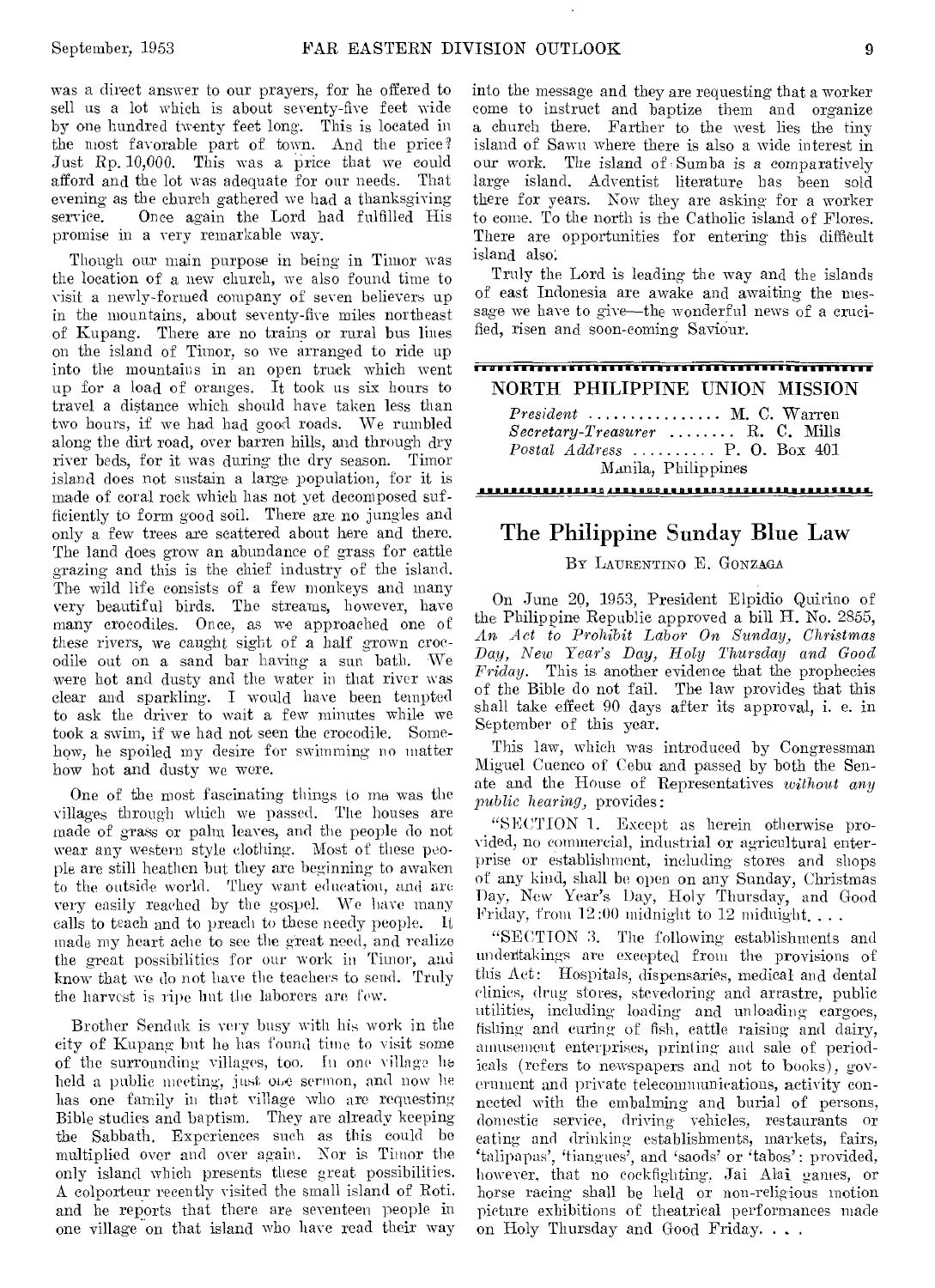SECTION S. Any violation of this Act of the rules and regulations issued thereunder shall be punished by a fine not exceeding one hundred pesos or imprisonment of not more than one month, or both in the discretion of the court. If any violation of this Act is committed by an association or corporation, the manager or, in his default, the person acting as such when the violation took place shall be held criminally liable."

In the explanatory note of Congressman Cuenco, the sponsor of this Act, we find this statement:

"Descanso dominical? is sound in principle and should be enforced in the Philippines. It is an acknowledgment of our faith in Almighty God and a recognition of our duties and obligations to Him. A Blue Sunday Law is in conformity with the religious tradition of the Filipino people, who solemnly proclaimed their faith in the existence of a Supreme Being in the preamble of our Constitution.

"Blue Sunday laws exist in the Prostestant countries of the United States, Great Britain, and Germany, and in Catholic Belgium, Spain, and Latin American countries.

"Besides its religious aspect, a Blue Sunday law is necessary for the health and welfare of the worker. French medical science, whose outstanding exponents, Drs. Calmette and Guerin, are pioneers in the treatment of tuberculosis—they are the authors of BCG preventive formula — has recommended to a Labor Congress in Paris the adoption of a Blue Sunday law. According to French scientists, a worker needs one day in a week to breathe fresh air and replace the oxygen that the human body consumes.

"This one-day rest has also a wholesome family influence on the worker. It gives him a chance to stay with his wife and children. As it was aptly remarked by Fr. Canon Cardijn, an Australian laborite Catholic priest, in his pamphlet, 'The Hour of the Working Class,' page 10, 'Not only the length of work, but also Sunday work and night work broke up the fam-<br>ily.'"

Regarding the Sunday question, Mrs. White writes : "To secure popularity and patronage, legislators will yield to the demand for Sunday laws.'' P. K., p. 606. "Though they blind their own eyes to the fact, they are now adopting a course which will lead to the persecution of those who conscientiously refuse to do what the rest of the Christian world are doing, and acknowledge the claims of the papal Sabbath." *G. C.,* p. 592.

With the adoption of the Blue Sunday Law in the Philippines we are made to realize that the most momentous struggle of all the ages is just before us. We are made to understand that hard days and rough sailing are ahead of us. We hope that the brethren and sisters in this Division field will pray for us.

### Detamore-Turner Campaign Ends

#### Br LAURENTINO E. GONZAGA

Four hundred and thirty-eight souls were baptized as a result, directly or indirectly, of the evangelistic meetings held in Manila by Pastors Fordyce W. Detamore and Raymond M. Turner. The meetings were held for a period of five months, beginning on January 11 and closing on June 7.

During the first two weeks of the campaign, meetings were held every night in the week. Beginning with the third week meetings were held on six nights of the week and later there were five meetings during the week and two on Sabbaths and Sundays. The Sabbath and Sunday meetings started the fifth week, and these lectures were translated into Tagalog. The Saturday evening hour was given over to special musical programs for the young people.

The average attendance on week days was between 300 and 400. At the Sunday afternoon and Sunday evening meetings there was an average attendance of about 3,500 people.

On the closing night of the evangelistic campaign

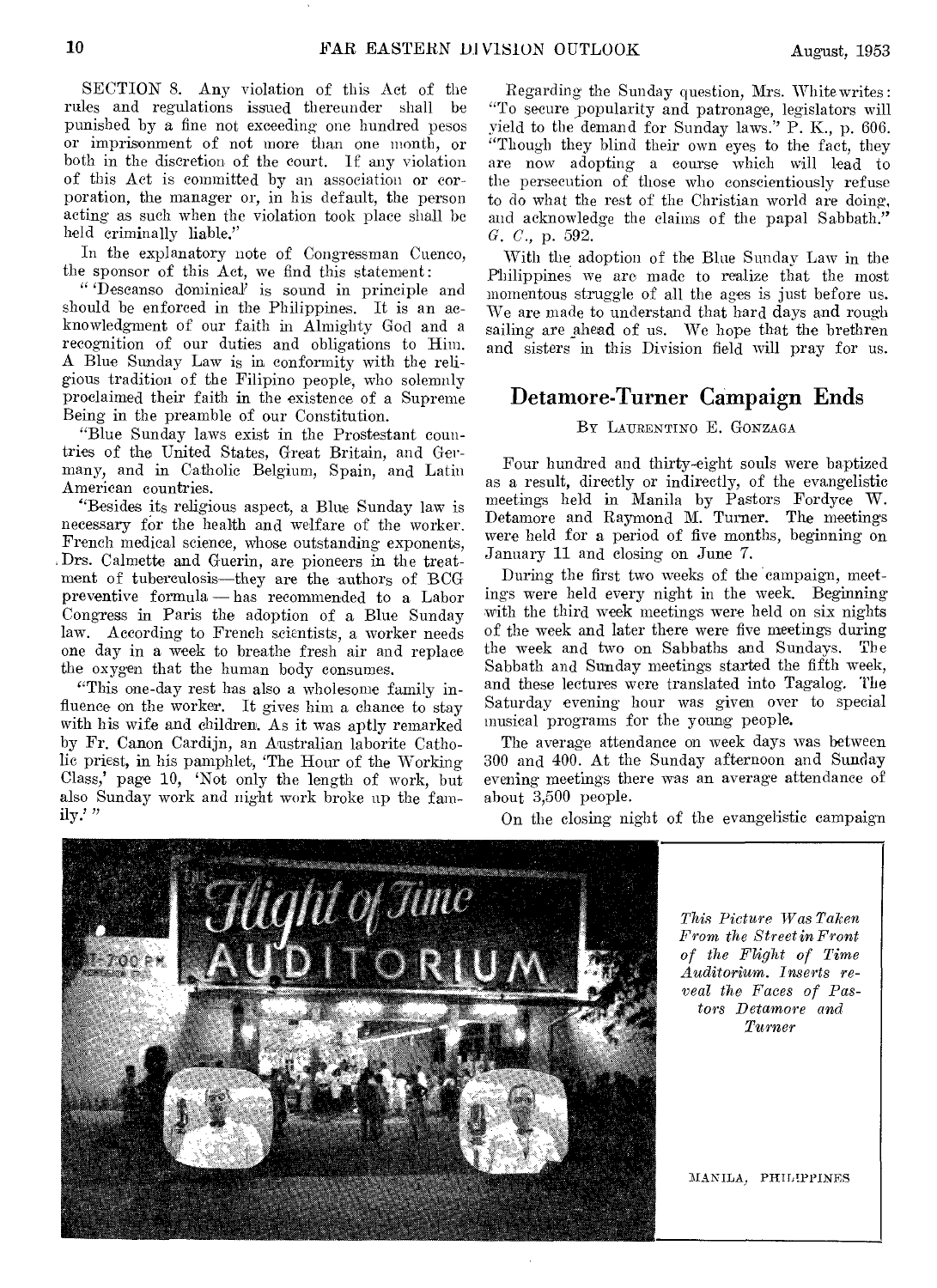there were 200 persons who took their stand for the truth and these are preparing for baptism. Due to this continued interest it was decided to extend the meetings for another six weeks. The meetings are now being conducted by Pastor Edwin Gibb, ministerial and radio secretary of the North Philippine Union, and Pastor Ambrocio Alcaraz, head of the department of evangelism of Philippine Union College.

Pastors Detamore and Turner attribute much of the success of this evangelistic campaign to the cooperation and faithfulness of the 25 workers who were sent by the different missions of the union to assist in the campaign.

# Five Hundred and Forty-three Souls Baptized in Manila

#### BY L. E. GONZAGA

When the six-week-extension meetings came to a close last July 19, 105 souls were added to the 438 who were already baptized, making a total of 543 as the result of the Detamore-Turner campaign at the Flight of Time Auditorium in Manila.

The six weeks' campaign started June 10 and was conducted by Pastors Edwin Gibb, ministerial and radio secretary of North Philippine Union Mission, and Ambrocio Alcaraz, head of the department of evangelism at Philippine Union College. The meetings were held from Wednesday to Sunday. Pastor Gibb spoke in English on Wednesday, Friday, Sabbath, and Sunday nights, while Pastor Alcaraz spoke in Tagalog on Thursday nights, and on Sabbath and Sunday afternoons.

During the last, two meetings, held July 17 and 18, there were twenty-one more souls who gave their hearts to Jesus. Since July 22, these people who made their surrender and are not yet baptized have been continuing their Bible studies every Wednesday night in the churches nearest to their residence. Pastors Gibb and Alcaraz were assisted by the field workers of Central Luzon Mission.

# Governor Constantino Is Guest Speaker

#### BY M. L. SIAGA, *Evangelist*

Governor Vinceuter Constantino of Quezon Province, Philippines, addressed more than a thousand people at the time of the eighth conference session of the South-Central Luzon Mission, which session was held in April of 1953.

In his address, the Governor said that he was happy to greet the delegates who had gathered from the five provinces which comprise the South-Central Luzon Mission. He made it plain that although he is a Catholic he does not -turn down any invitation from any sect but he is happy to attend the services of other churches. All people are created equal and

therefore we ought to love one another whatever faith we may hold. He emphasized the thought that wherever we are, whatever we are doing—even the resolutions we make in our individual lives—God sees and knows it all. From the spirit of his talk, we could but feel that he believes in religious liberty and that this will make every individual a good and law-abiding citizen of his country.

Following the Governor's address, short talks were given by M. P. Arevalo, Sabbath school and home missionary secretary of the mission, and by J. Cristobal, Religious Liberty secretary of the North Philippine Union Mission. Both of these men spoke words of praise for Governor Constantino and his belief in democracy and religious freedom. May God bless our Governor to the end that religious liberty may always be granted, not only in this province, but throughout the Philippine archipelago and other sections of the world.

# Won Through Ingathering Contact

#### BY J. 0. BAUTISTA *President, Central Luzon Mission*

During the 1951 Ingathering campaign, one of our workers, in company with some church members, worked in Sta. Maria, a barrio of Castillejos, Zambales, a place where as yet we had no believers. There is a small, neat chapel of the Disciples of Christ Church in that place, but there was no pastor in charge at that time. After making contacts with the members of the church and winning their confidence, our worker offered to preach to their congregation every Sunday, with the understanding that he would not dwell on controversial subjects.. To this the members agreed and permitted our worker to preach to them.

This worker preached in the church for eight consecutive Sundays. The members readily recognized our grasp of Bible truths as a people by the way our worker presented the message, but they wondered why we do not see any light in keeping Sunday as the day of rest as they do. The members approached him one day and asked him about this. Our worker saw in this a good opportunity to preach to them our doctrines and beliefs, but he thought it not wise to present the subjects in their chapel, so he made arrangements to hold some meetings in a certain house.

As a result of the meetings, one woman, Angela F. Cueno, became very much interested in the truth, Once convinced that this was the truth for these last days, she proposed to the rest of the members that they all accept the new faith they had found and convert their chapel into a Seventh-day Adventist church, but .she was opposed in the move by other members.

Realizing that the situation had reached serious proportions, the Sunday school superintendent reported the matter to the district pastor, who was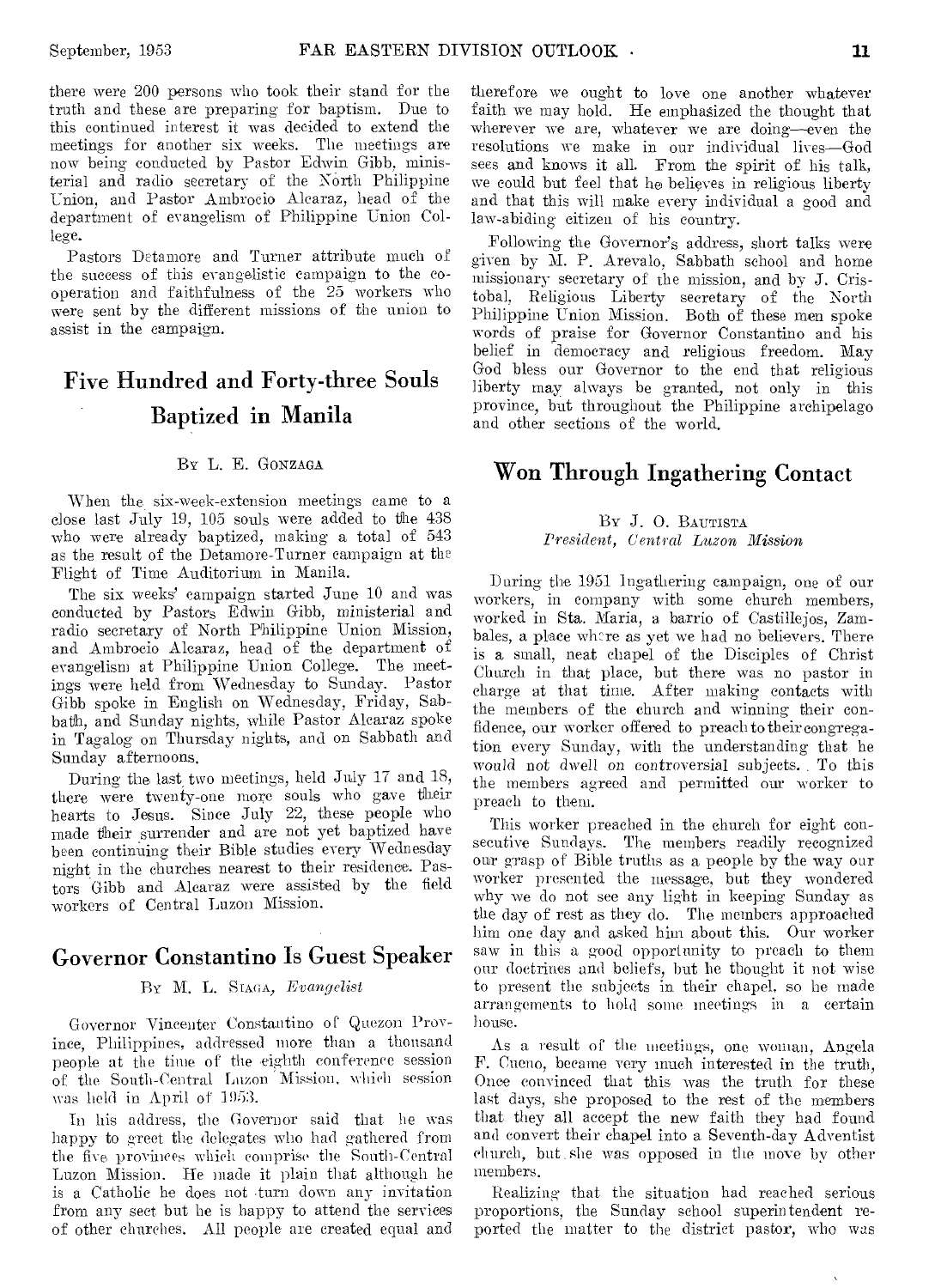then located at Olongapo. The following Sunday the district pastor came. In his sermon he attacked the Seventh-day Adventists and advised his members not to allow our worker to preach in their church again.

Our worker continued to visit the interested woman and answered all the objections and attacks made against Seventh-day Adventism. Several months later, Sister Cueno and her daughter were baptized and joined the Adventist Church. They are our first members in that community. Other people have become interested since then, and a plan is on foot to hold an evangelistic effort in that place in the near future.

Like every other activity carried on by our church, soul-winning is the primary objective in conducting the Ingathering campaign. To those who engage in this work, the following admonition has been given by the messenger of the Lord: "Let those who have special aptitude, work for unbelievers in the high places as in the low places of life. Search diligently for perishing souls. Oh, think of the yearning desire Christ has to bring to His fold again those who have gone astray! Watch for souls as they that must give an account." *Christian Service,* page 169. Let us always bear this in mind as we take part in this year's campaign.



*Pastor J. Tangunan (Center) and Sister Angela F. Cueno (left) and Her Children* 

*President* ................ J. M. Nerness Secretary-Treasurer ...... C. C. Cleveland *Postal Address: ..* 399 Upper Serangoon Rd. Singapore, Asia.

#### 

### Evangelistic Meetings in Borneo

#### BY C. H. KANG, *Evangelist*

In Jesselton on a hillside by the South Road overlooking the town and the sea and half hidden by the tall trees stands an atap bungalow with *sagging*  floor and leaky roof. This building has a seating capacity of 105 and it was once the residence of the chief of police but now it is the home of our pastor and also the temporary home of the Seventh-day Adventist church. Unfortunately the road that leads to this church was cut off by the government in their plans for rebuilding the town. This means that the people attending our church have to cross over a field lying between the road and the church. For this reason it is very inconvenient to get to the church, especially at night. But our members feel that even this is ten times better than when they met in an old garage on another still higher hill which was so very difficult to reach.

The town of Jesselton, though the capital of North Borneo, has a small and mixed population of about 4,000. The Chinese make up the majority of the population and they speak the Hakka dialect. In their business the language used is either Cantonese or Malay. As it pertains to the religious beliefs of of these people, most of them are Christians, either Anglicans, Catholics, Adventists, True Jesus, or they are members of the Basil Mission, who are the pioneers. The Islams and the Buddhists are in the minority. Recently the Watch Tower people came to Jesselton to promulgate their religion by seeking subscriptions for their periodicals. However, Christians in Borneo do not have the liberty that we find elsewhere in our field. Permission to do missionary work is given by the government upon the request of a mission and when once territory has been assigned to said mission no one else is to enter this territory except by permission of the government. Not long ago the Christian Alliance people were refused permission to establish their mission in Jesselton.

Our Seventh-day Adventist church has a membership of 30 and this congregation is made up largely. of Chinese. There are a few Indonesians, Dusans, and Ceylonese.

The secretary-treasurer, Phang Tan Ching, translates with ease from the Chinese into the Malay, the next best-known language. It was decided that an effort should be held and meetings were held every Sunday, Wednesday, and Friday night for six weeks. The subjects presented were the prophecies of the Bible. Chairs were ordered to fill the half-furnished chapel, charts to decorate the walls were obtained,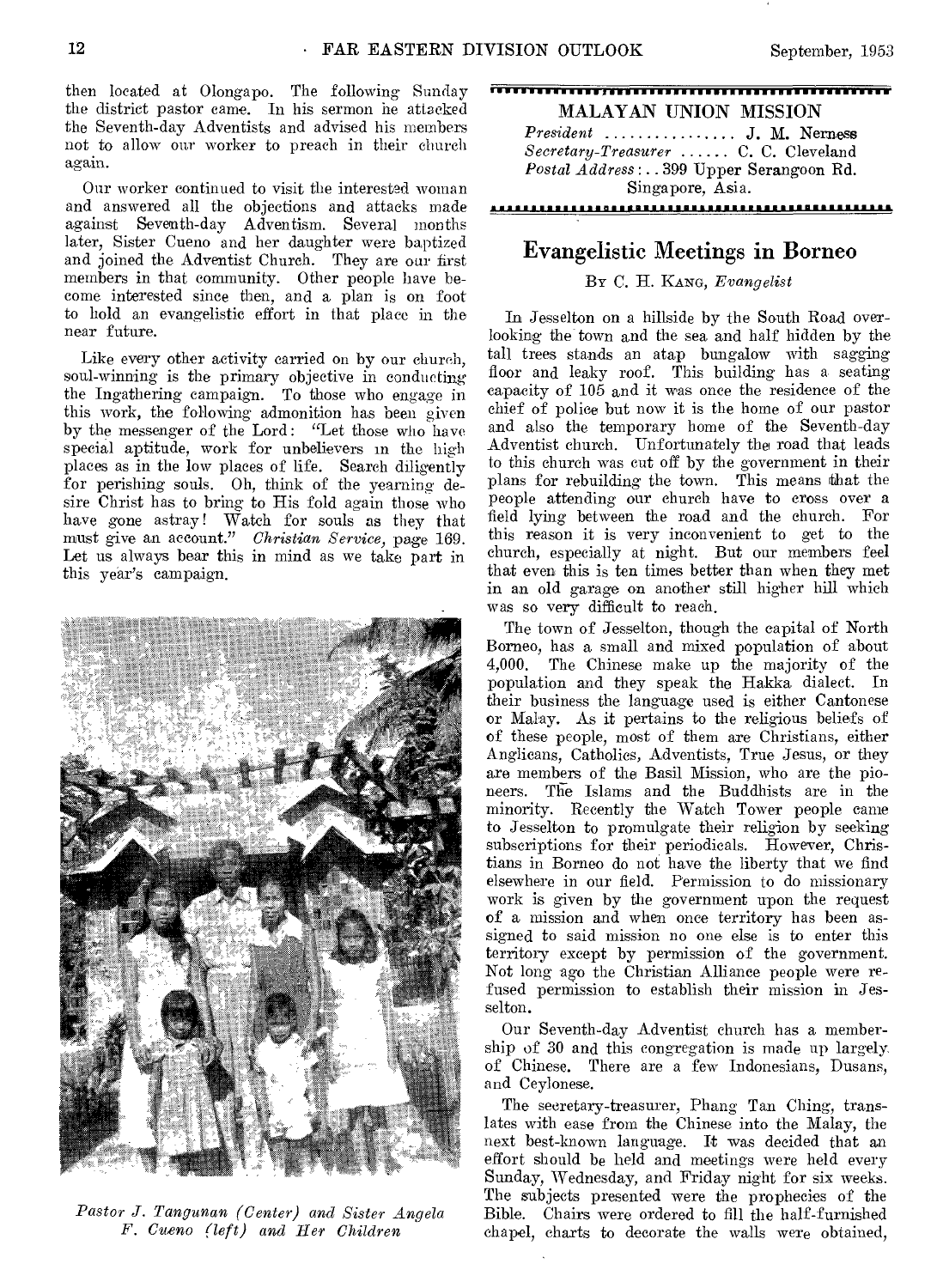an announcement of the meetings, painted in large letters on cloth, was displayed, handbills were printed and distributed, and temporary electric lights were installed on our road by the electric department free of charge, all of which helped to make the place as inviting as possible.

The meetings began on April 10. The attendance did not fill the church on the first night but as the meetings continued the little chapel gradually filled up. However, when the Sabbath truths were presented the attendance dropped to 40 or even less. During the course of the effort, two of our translators had to undergo surgery. In spite of what seemed to be hindrances, *we* were much encouraged by the regular attendance of several Catholics and Anglicans. The boarding students at St. Andrews school even stole away at night to attend our meetings, although their principal told them that it is not necessary to keep the Sabbath day. One young man, the son of the translator in the Anglican church, came every night with his Bible and writing pad and throughout the entire series he always sat near the front of the chapel.

An architect from Hong Kong was present every night with two exceptions. For more than 20 years he had been a smoker and drinker. He remained after the service one night and told us that we have the truth and were it not for his evil habits he would accept our teachings. We advised him to take this to the Lord in prayer for with God nothing is impossible. A week went by and then he told us that he had quit smoking and drinking. He furthermore was arranging with his boss to keep the Sabbath and when that had been worked out he wanted to be baptized. He hoped to persuade his wife, who was in Hong Kong, to be baptized also. He donated M\$100 to the expense of the effort.

Pastor H. S. Leong is continuing the effort in Jesselton. By means of Bible studies he hopes to prepare ten souls for baptism. It is hoped that when a better church has been built on a lower level of land, which will mean that the folks coming to the meetings will not be drenched with perspiration and tired out upon arrival, another effort can be held. May the Lord bless this church with more and stronger members.

### Can It Be Cured?

#### BY F. N. CRIDER, M.D., *Director*, *Bhukct Mission Clinic*

About a month ago a woman brought to our mission clinic here in Bhuket a little child, about one and a half years old, who had a huge tumor where the eye should have been. She gave a simple, straightforward story of tumor growth for three months, destroying the eye in spite of all types of local drug applications and injections given by the local practitioner. Her question, "Can it be cured?" made me wish that she knew Jesus and that I knew Him better. I told her it was a malignant growth which could not possibly be cured by medicine, surgery or radiation. (We had had a similar case die only four or five months prior to this, after being sent to Bangkok for radiation). However, I told her that God could cure her child if she could have the faith to believe. I suggested prayer and the removal of the tumor to make the child more comfortable. The mother said she would return the next day.

To our surprise she did return the next day and we removed the tumor. Erosion of the bone showed that it had already extended through the orbit. The child convalesced satisfactorily and was released shortly afterwards from the hospital.

On a subsequent visit, the mother said, "How can you say my child is going to die when it looks as if she is completely cured?"

I responded by saying that we said it because of others like her little girl who all died, and because the book says they will die.

She then said, "Have you ever seen a cancer this late cured?"

I answered, "Yes, I have, but not by medicine or surgery." I told her again not to seek quack cures but to pray to God who still could save her child if she herself would use faith.

After I had gone she told my translator the following story:

"I came to Bhuket from Fungah because the doctors there said they could not cure the `abcess.' I saw Dr. X here who said it was lucky I had come to his office since he could cure it although other doctors could not. If I doubted I should go and ask other doctors if they could cure my child completely. He said he would undertake the case for Tes. 3,500.00. I returned home to raise the money but managed to get only *Tcs.* 2,500.00.

"On my way back to town next day, I heard of another baby with a bad eye who went to the Mission hospital and had had surgery. I determined to go and see at once. I sent a relative on to Dr.  $\bar{X}$ 's office to tell him I could only raise Tes. 2,500.00. I brought the baby here—surgery, medicine, hospitalization and all cost less than Tes. 700.00. Even if my baby dies I will know that the doctor told me the truth."

Truth really is convincing. Our main problem is to reach people with the truth, and in this the medical practitioner has a decided advantage over all others. People actually come to him seeking truth! And he can give spiritual truth as well as the other for which they are seeking.

The Bible tells us, "The soul that sinneth, it shall die." And there is no doubting our own experience either when we, see them die the first death, at least. There is no getting around this law any more than there is a diagnosis for cancer. I am happy to say, along with Paul, that a way of escape has been prepared for us. Jesus has made it possible for us to get around that dread disease of the spiritual realm. Exercise of faith is necessary in both types of incurable disease.